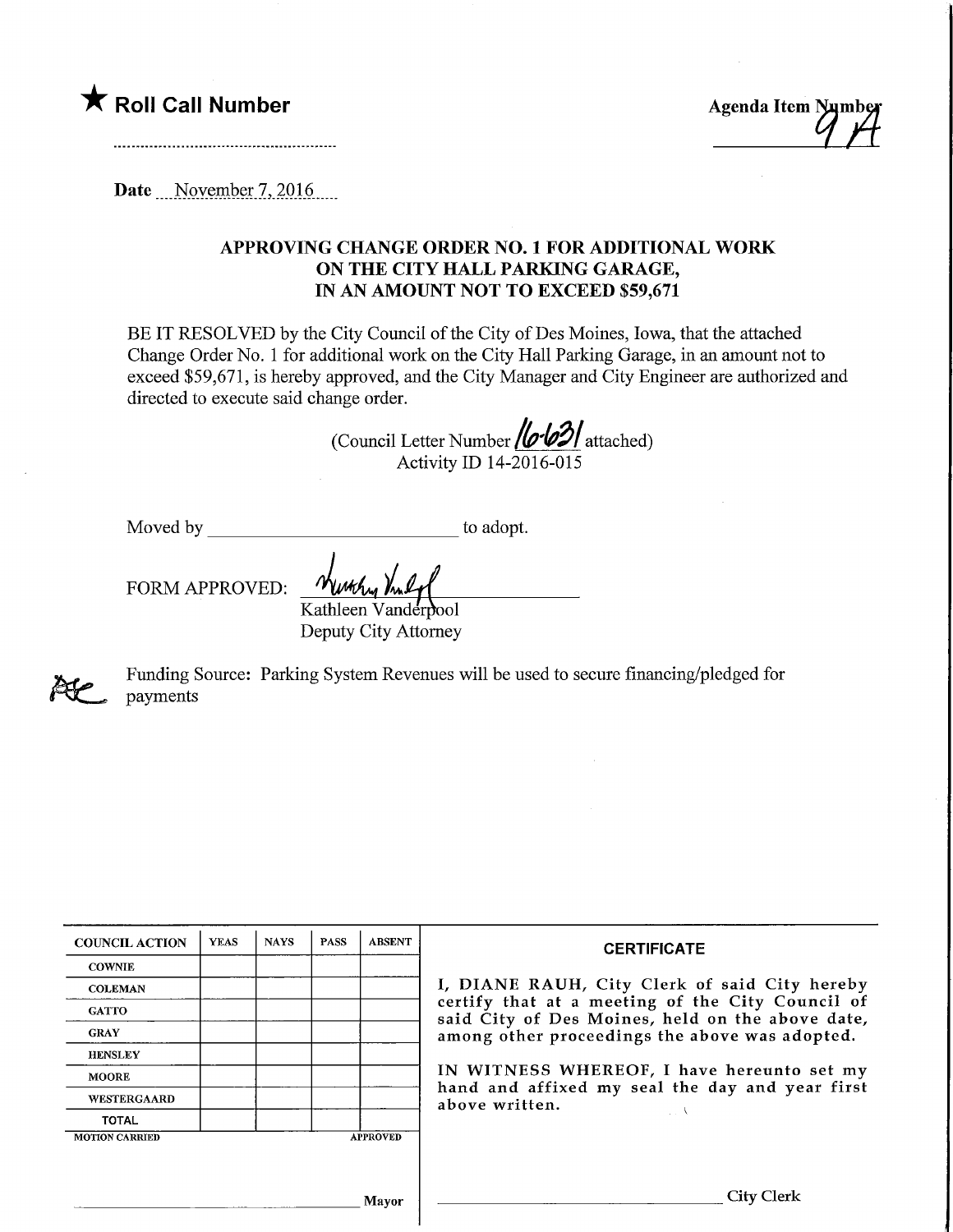# ENGINEERING DEPARTMENT CITY OF DES MOINES, IOWA



## CHANGE ORDER AGREEMENT NO. 1

Date: November 2, 2016 Initiated By: City

Lessor: 101 East Grand Parking LLC Contractor: Ryan Companies US, Inc. Architect: Neumann Monson

Project: City Hall Parking Garage Activity ID: 14-2016-015

## DESCRIPTION OF CHANGE ORDER AND PURPOSE

On April 11, 2016, Council approved the plans, specifications, estimated cost of the lease purchase of the City Hall Parking Garage and a Lease Purchase Agreement (LPA) between the City of Des Moines, 101 East Grand and West Bank, and an Urban Renewal Agreement for sale of land for redevelopment.

The City continued to work with Atrium Finance III, LP (Atrium), and the owner of Embassy Suites, to amend the hotel parking lease to move parking spaces out of the footprint of the parking garage. These negotiations delayed closing on conveyance of land to 101 East Grand, the LPA, and commencement of construction. Two (2) Council actions were subsequently taken to allow construction to proceed:

- 1. On May 9,2016 under Roll Call 16-0815 Council approved an Amendment to the Agreement with 101 East Grand to allow for construction of a temporary parking lot to be used by Atrium. This allowed 101 East Grand to begin construction work on a limited basis. This work was completed on June 9, 2016.
- 2. On June 13, 2016 under Roll Call 16-0964, Council approved an Indemnification and Hold Harmless Agreement with 101 East Grand and West Bank for the new parking garage site. On June 17, 2016, the parties closed on the conveyance of land to the developer, the LPA and the bank financing.

Project construction was anticipated to start on April 25, 2016. Due to the delay described above, construction of the garage could not begin until June 17, 2016. In addition, contractor and subconcontractor schedules for critical work were impacted and further delayed. Ryan Companies US, Inc., 101 East Grand contractor, has requested reimbursement of \$59,671 for costs incurred due to the delay of construction. These costs include labor costs and material price increases incurred as a result of the delay and it is agreed that this change order is full and complete compensation for the delay.